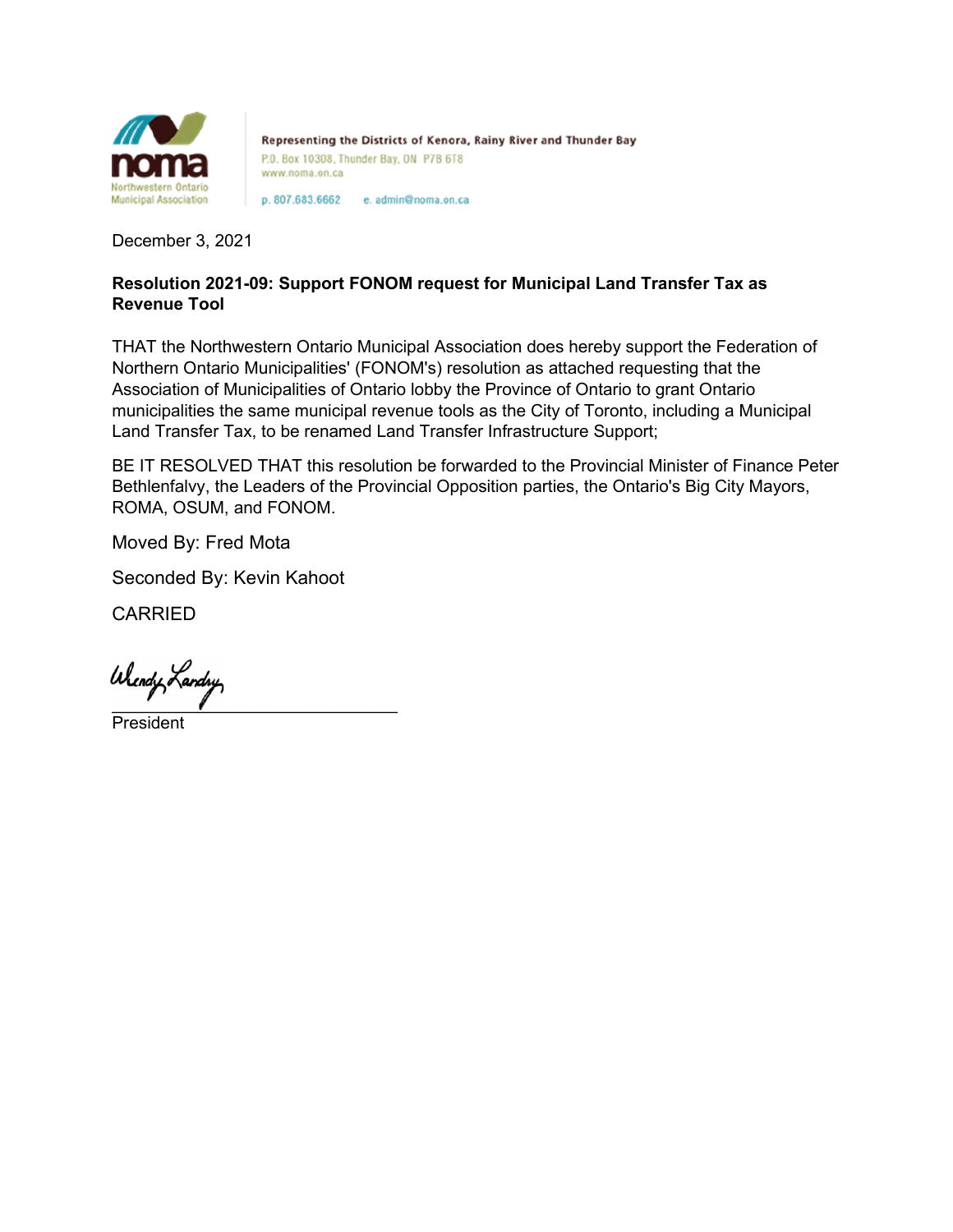

September 23, 2021

Minister Peter Bethlenfalvy Ministry of Finance 7 Queen's Park Crescent, 7th floor Toronto, Ontario M7A 1Y7 SENT BY EMAIL: [peter.bethlenfalvy@pc.ola.org](mailto:peter.bethlenfalvy@pc.ola.org)

Dear Minister Bethlenfalvy:

On behalf of the Board of the Federation of Northern Ontario Municipalities (FONOM), I would like to thank you for meeting with us during the AMO Conference. Someday soon, it will be nice to sit across the table from you.

FONOM's mission is to improve the quality of life for all Northeastern Ontario citizens and ensure the future of our youth. As the unified voice for the people of Northeastern Ontario municipalities. We believe that having access to new revenue tools will help us with our mission. As we do not think with the challenges on the horizon, our reliance on property tax is sustainable for communities in the Northeast.

Below is a Resolution passed at the most recent FONOM Board meeting, and we would ask you and your colleagues to consider our request in your Party's Campaign Platform.

*FONOM is an association of some 110 districts/municipalities/cities/towns in northeastern Ontario mandated to work for the betterment of municipal government in Northern Ontario and to strive for improved legislation respecting local government in the north. It is a membershipbased association that draws its members from northeastern Ontario and is governed by an 11 member board.*

Sincerely,

Danny Whalen President

Cc: Andrea Horwath Steven Del Duca Graydon Smith (AMO) Wendy Landry (NOMA) Lynn Dollin (OSUM) Jeff Lehman (OBCM)